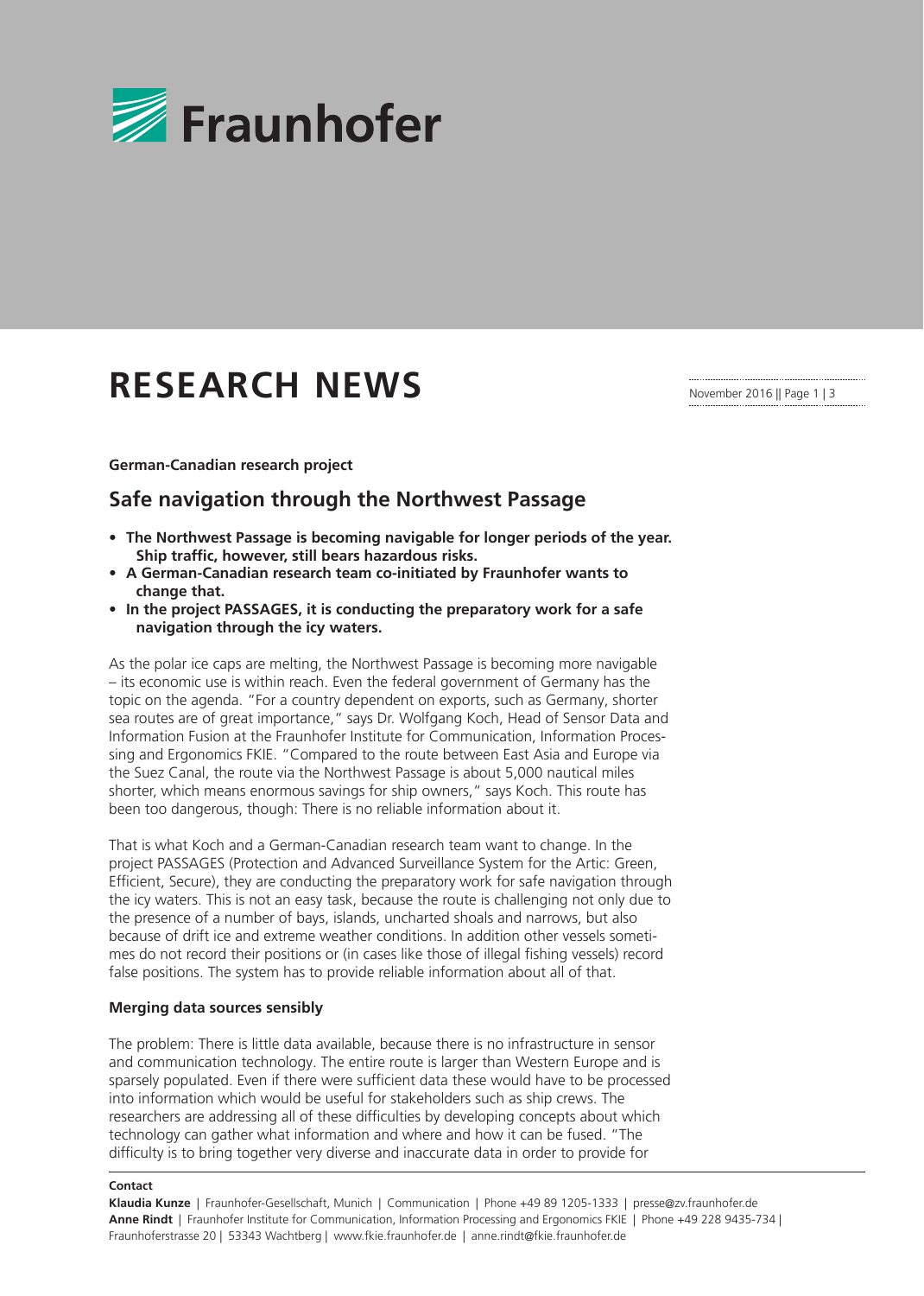

instance decision support for ship captains to decide on which route to take when," says Koch. Creating algorithms for the fusion of sensor data is the specialty of the FKIE researchers.

The first thing to do, though, is to tap data sources in the harsh climate zone. For example, the Automatic Identification System (AIS) can be used, which reports among other information ships' current position. In addition, there are satellite images (which, however, have the drawback of being incomplete). Even old sonar systems from the Cold War era could be resurrected. However: A high-resolution view by means of which captains could safely pilot through the water does not yet exist. Koch is therefore still hoping for another data provider: the passive radar. This technology uses the electromagnetic pollution from mobile stations near the coast. Receiving stations will tap into this and gain information about ships and ice blocks – their size, position and speed. "In this way, large areas can be monitored," says Koch. Other possibilities are unmanned vehicles that gather information below and above water.

# **Support from government and industry**

Based on the newly gained insights and ideas for such a system, Koch would like to establish an appropriate monitoring and information system: "We hope that our research project will be followed by a development project." The project is supported by the German Federal Ministry for Economic Affairs and Energy (BMWi) as well as the project partners Airbus, exact Earth, and Dalhousie University in Halifax, Canada. An operational system would be a great asset for shipping companies, the Coast Guard and maritime authorities. Even insurance companies are interested in the data. "On this basis, they could calculate premiums for the ships that are to be insured," explains Koch. After the tricky route is made manageable through safe navigation, ship owners would not have to spend so much on insurance coverage.

It will take at least a decade until the navigation system is ready to be launched. Over these years, the route will become progressively ice-free and economically navigable for shipping traffic. This will show that the scientific groundwork of today will have been worthwhile. Koch: "As dramatic as global warming is, we try to get at least something positive out of it."

**RESEARCH NEWS**  November 2016 || Page 2 | 3